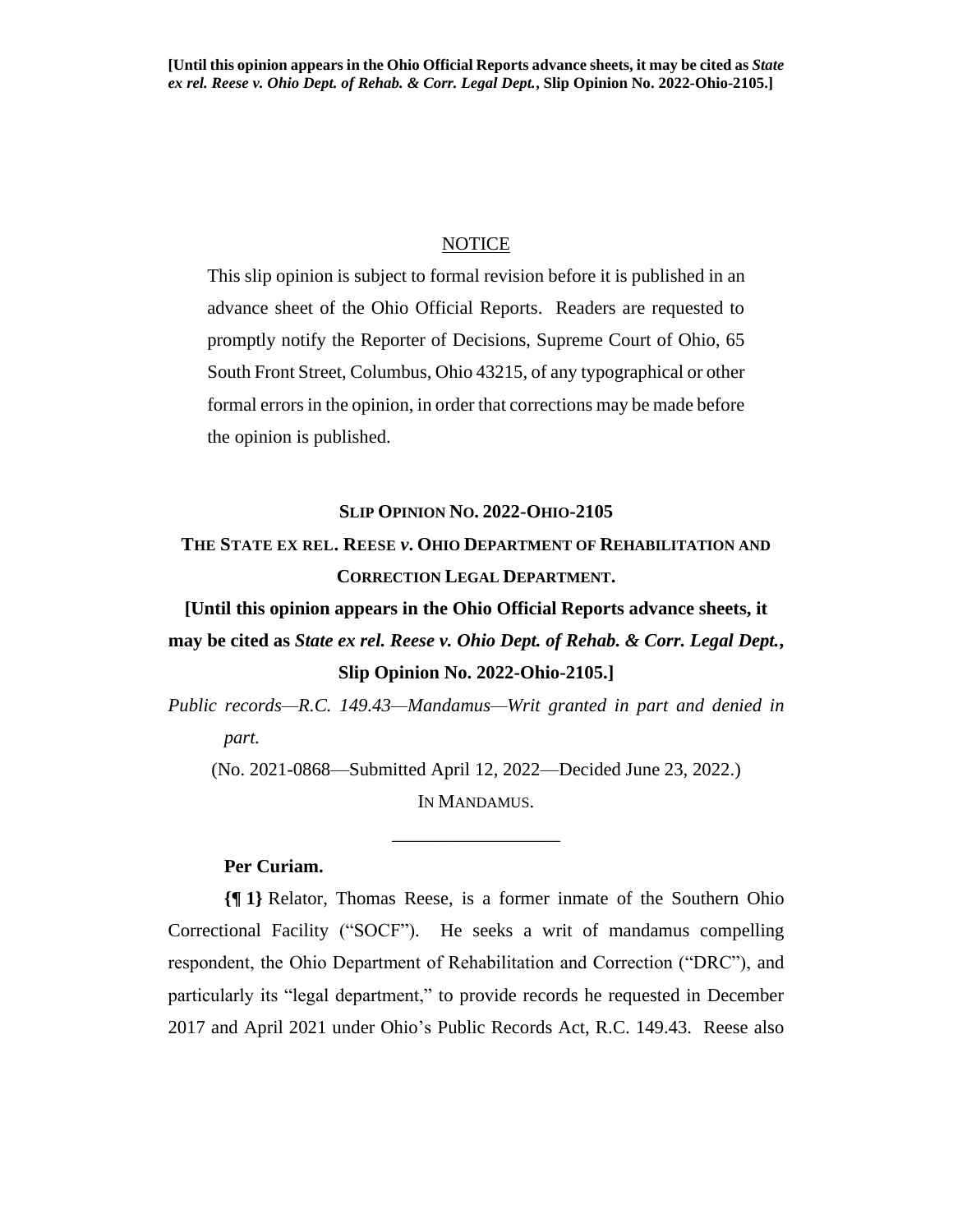seeks an award of statutory damages and leave to amend his mandamus complaint to include additional respondents.

**{¶ 2}** Because DRC withheld some of the requested records based on a public-records exception that is inapplicable to this case, we grant the writ in part. We deny Reese's request for statutory damages and his request to add other respondents to the action.

## **I. FACTUAL AND PROCEDURAL BACKGROUND**

## *A. The December 2017 Requests*

**{¶ 3}** On December 1, 2017, while incarcerated at the Northeast Ohio Correctional Center ("NEOCC"), Reese sent a records request by institutional mail addressed to inmate-records officers identified as "Ms. Steepleton" and "Mr. Watkins." He requested "mental health diagnoses from Dr. King and current case load status, medical records pertaining to chronic conditions or treatment for same, [and] pack-up slips from 2007 and 2009." Reese requested the documents on a form for requests made under the federal Freedom of Information Act ("FOIA"), 5 U.S.C. 552. Reese contends that he needed this information to prove his claims in a then-pending lawsuit in the Ohio Court of Claims.

**{¶ 4}** According to Reese, he later sent a letter dated December 29, 2017, requesting "several documents from [his] inmate medical and mental health file" from DRC's legal department and the Ohio Attorney General's Office. Reese's letter stated that he had requested those records from the facility in which he was incarcerated at the time but was denied access to them under DRC Policy 07-ORD-11.<sup>1</sup> Reese does not say so expressly, but it appears that he sought the same medical

<sup>1.</sup> DRC Policy 07-ORD-11 establishes procedures for maintaining the confidentiality of inmates' medical, mental-health, and recovery-services files. The policy contains rules governing when and how an inmate may view his or her personal medical, mental-health, and recovery-services files. *Id.*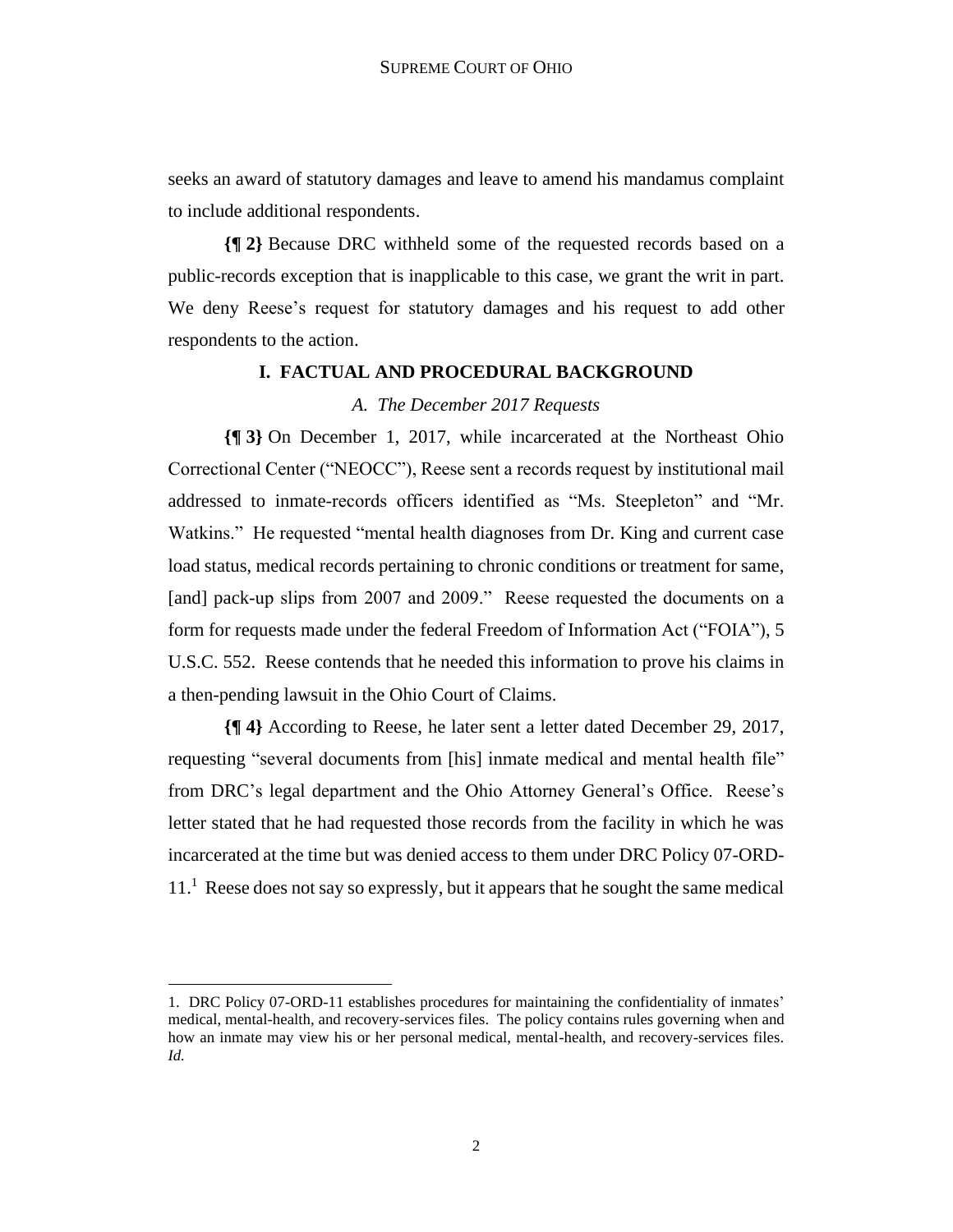and mental-health records in the December 29 letter that he sought from "Ms. Steepleton" and "Mr. Watkins" in his December 1 FOIA request.

**{¶ 5}** Reese alleges that the documents he requested were never provided to him. He says that as a result, the Court of Claims denied his claims for which the documents were necessary. Reese unsuccessfully attempted to appeal the Court of Claims' judgment, and he was ordered to pay \$47.00 in court costs.

## *B. The April 2021 Requests*

**{¶ 6}** Attached to Reese's complaint is a letter from Reese to the "O.D.R.C. Legal Dept.," dated April 14, 2021. In the letter, Reese stated that he was requesting access to and copies of records pursuant to FOIA and R.C. 149.43(B). Reese requested in the letter 12 items relating to an incident that occurred on December 18, 2019, during which "ODRC agents" allegedly assaulted Reese and "misplaced" his personal property:

- 1. Video footage from NEOCC's camera system "in photo clip form" showing "D-2-4-6" from 7:25 p.m. to 7:35 p.m.;
- 2. The investigative report of "the Ohio State patrolmen" dated December 18, 2019, regarding an alleged assault of Reese by a corrections officer;
- 3. "R.I.B.<sup>2</sup> records, appeals, conduct reports, witness statements and other correspondence to Columbus legal team and C.I.I.C. in R.I.B. case #19-008139, transcribed";
- 4. Investigative reports and use-of-force reports "conducted on December 18, 2019";
- 5. Conduct reports written against Reese by "case manager Madeline at NEOCC on or about November 2019";
- 6. The "[b]ody medical index" of Reese "and [corrections officer] Townsend conducted" on December 18, 2019, at NEOCC;

<sup>2.</sup> Though not defined by either party here, the acronym "R.I.B." presumably refers to the "rules infraction board" of an Ohio prison. *See* Ohio Adm.Code 5120-9-08.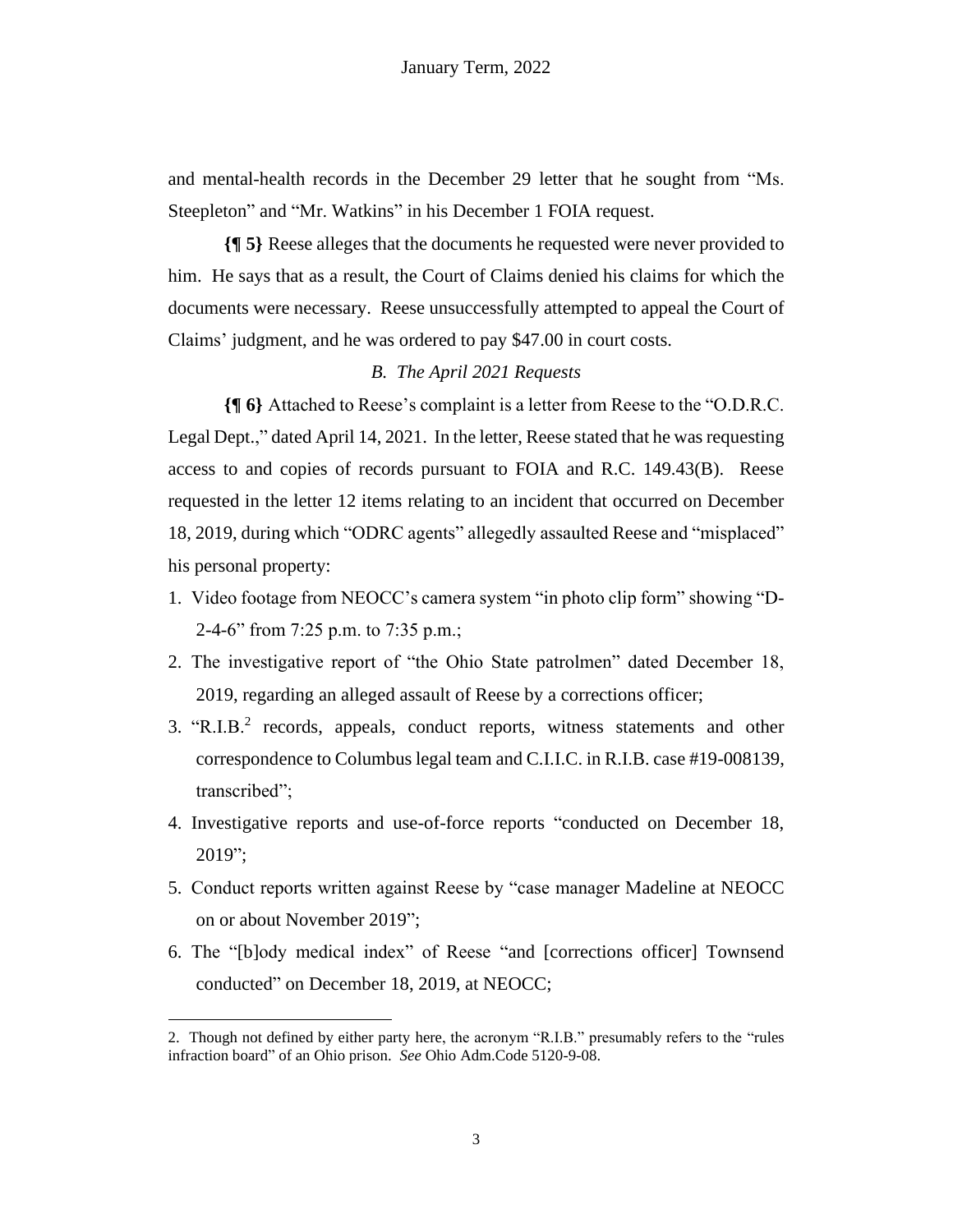- 7. The "[p]ack-up slip" from Franklin Medical Center ("FMC") dated July 16, 2020;
- 8. "Pack-up slips from SOCF" dated October 1, 2020, and November 2020;
- 9. Dental records "done at FMC between May 2020 and June 2020";
- 10. X-rays and medical-exam reports regarding Reese's right hand and back conducted between March 2020 and July 2020;
- 11. X-rays of Reese's back taken on December 1, 2020, January 29, 2021, and February 2, 2021; and
- 12. The "reports and findings" of an "M.R.I. done on" December 23, 2020, and an "E.E.G. done on" January 20, 2021.

Reese alleges that DRC did not respond to these requests prior to his filing of this mandamus action.

#### *C. Reese Commences this Action*

**{¶ 7}** Reese commenced this action on July 13, 2021, seeking a writ of mandamus ordering DRC to provide copies of the requested documents and seeking an award of statutory damages. We granted an alternative writ and ordered the parties to file merit briefs and submit any evidence they intended to present. 164 Ohio St.3d 1454, 2021-Ohio-3438, 174 N.E.3d 802.

**{¶ 8}** DRC filed evidence showing that it responded to Reese's April 14, 2021 public-records request on August 5, 2021. DRC provided copies of documents responsive to request No. 5 of the April 14 letter. However, DRC did not provide any records in response to Reese's other requests, citing various reasons: (1) some of the records were not in DRC's possession, (2) video footage was not kept in the format Reese had requested, and (3) other records were exempt from disclosure under R.C. 5120.21(F), which pertains to "records of inmates." DRC also informed Reese that the Ohio State Highway Patrol ("OSHP") was the public office that maintains records such as those sought in request No. 2 of the April 14 letter. DRC contends that it provided Reese copies of all public records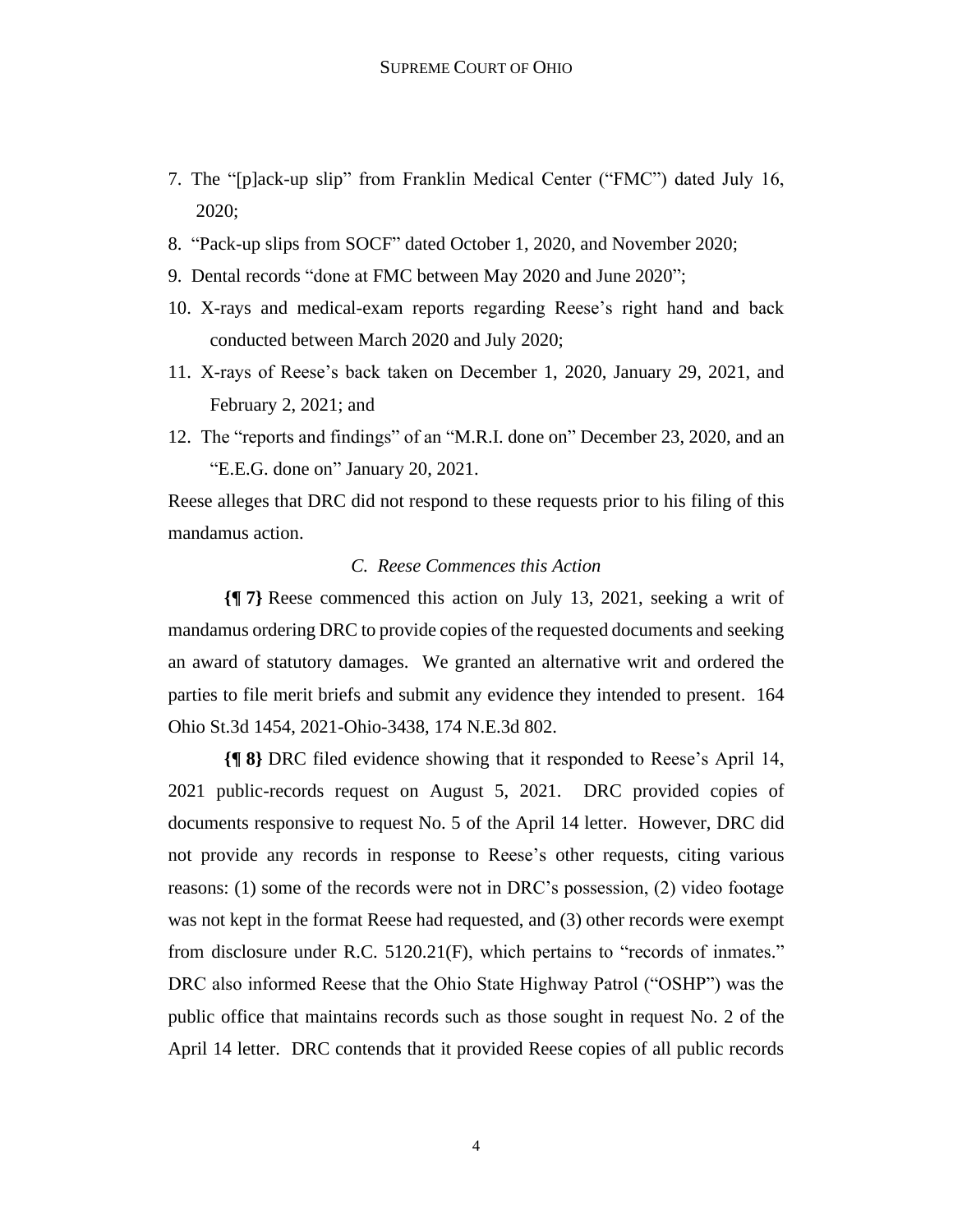responsive to the April 14 request that were in its possession. DRC does not mention the December 1 or December 29, 2017 requests in either its merit brief or evidence.

**{¶ 9}** Following the close of briefing, Reese filed a "request to add to mandamus," in which he asked this court to add "[OSHP] Central Records" and "[OSHP] Southington Post" as respondents in this case. DRC did not respond to that request.

#### **II. ANALYSIS**

**{¶ 10}** Mandamus is an appropriate remedy to compel compliance with the Public Records Act. R.C.  $149.43(C)(1)(b)$ . To be entitled to a writ of mandamus, Reese must demonstrate by clear and convincing evidence (1) that he has a clear legal right to the requested relief and (2) that DRC has a clear legal duty to provide it. *See State ex rel. Cincinnati Enquirer v. Sage*, 142 Ohio St.3d 392, 2015-Ohio-974, 31 N.E.3d 616, ¶ 10. We construe the Public Records Act liberally in favor of broad access, with any doubt resolved in favor of disclosure of public records. *State ex rel. Cincinnati Enquirer v. Hamilton Cty*., 75 Ohio St.3d 374, 376, 662 N.E.2d 334 (1996). "Exceptions to disclosure under the Public Records Act are strictly construed against the public-records custodian, and the custodian has the burden to establish the applicability of an exception." *State ex rel. Miller v. Ohio State Hwy. Patrol*, 136 Ohio St.3d 350, 2013-Ohio-3720, 995 N.E.2d 1175, ¶ 23. To meet its burden of establishing the applicability of an exception, the records custodian must prove that the requested records "fall squarely within the exception." *State ex rel. Cincinnati Enquirer v. Jones-Kelley*, 118 Ohio St.3d 81, 2008-Ohio-1770, 886 N.E.2d 206, ¶ 10.

## *A. The December 2017 Requests*

**{¶ 11}** In Reese's December 1, 2017 records request, he specified that he made the request pursuant to the federal FOIA. Indeed, Reese submitted a form specific to FOIA requests and did not refer to R.C. 149.43 as a basis for his request.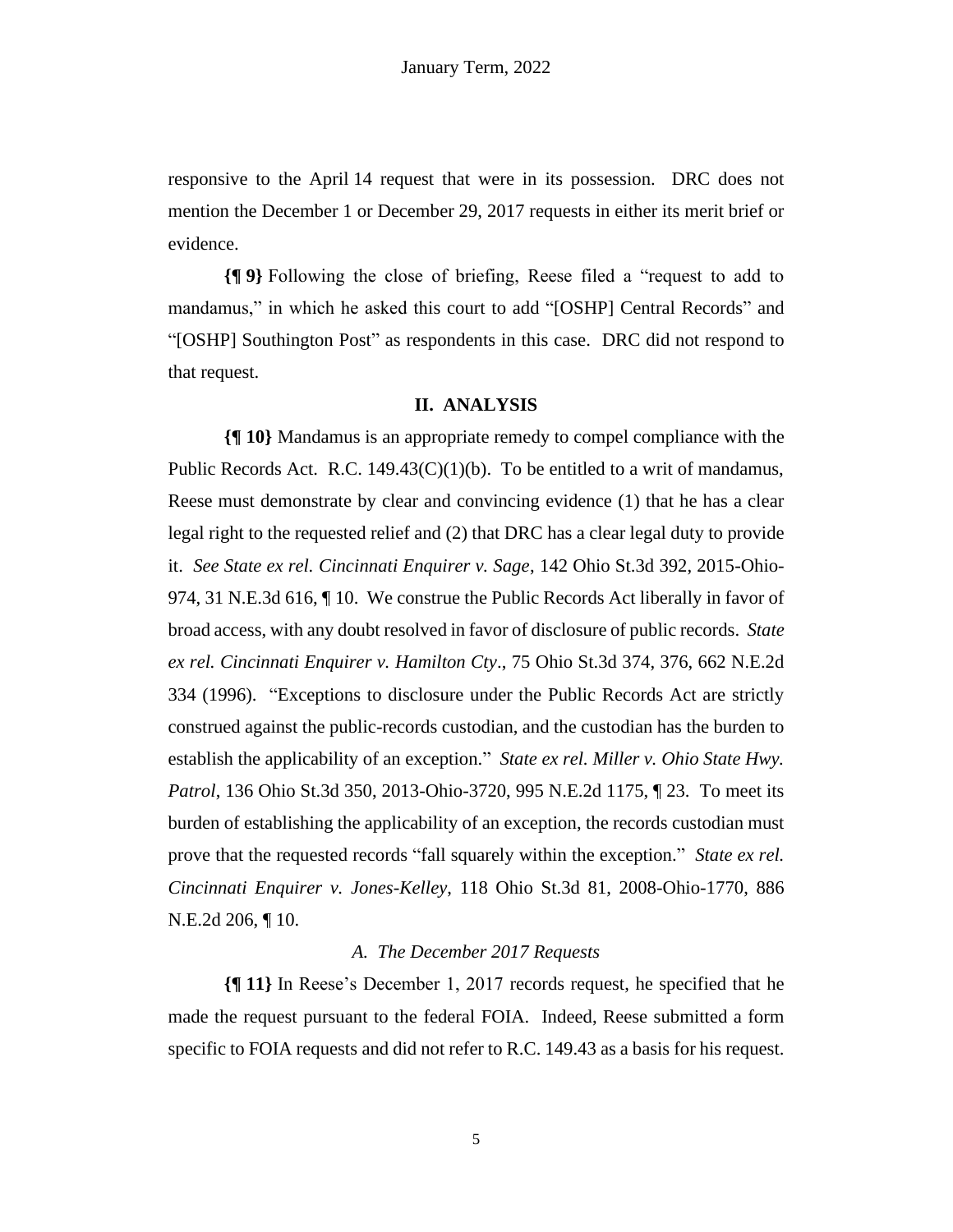Accordingly, Reese's mandamus claim based on the December 1 request lacks merit, because FOIA applies only to federal entities. *See State ex rel. Carr v. Akron*, 112 Ohio St.3d 351, 2006-Ohio-6714, 859 N.E.2d 948, ¶ 33; 5 U.S.C. 551(1) and 552(f).

**{¶ 12}** As to Reese's December 29, 2017 request, it appears that he directed it to the "O.D.R.C. Legal Dept." and the "Ohio Attorney General." Reese requested the same records that he sought in the December 1 FOIA request but cited R.C. 149.43 as a basis for his request. There is no evidence in the record, however, to show that Reese sent the December 29 request to DRC. In the affidavits accompanying Reese's complaint and merit briefs, Reese states that he sent the December 1 request to DRC but does not state that he sent the December 29 request. Reese's complaint alleges only that he sent the December 1 request and not the December 29 request. And although the copy of the December 1 request that Reese submitted to this court includes a notation that it was sent "by institutional mail," there is no similar indication as to the December 29 request.

**{¶ 13}** Reese bears the burden of pleading and proving facts showing that he requested a public record pursuant to R.C. 149.43(B)(1) and that DRC did not make the record available to him. *See Welsh-Huggins v. Jefferson Cty. Prosecutor's Office*, 163 Ohio St.3d 337, 2020-Ohio-5371, 170 N.E.3d 768, ¶ 26. Reese has neither pleaded nor proven that he sent the December 29, 2017 request to DRC. He is therefore not entitled to relief in mandamus regarding that request.

## *B. The April 2021 Requests*

**{¶ 14}** Reese acknowledges that DRC provided "a partial response" to his April 14, 2021 requests, which he received on August 6, 2021. However, he contends that he is entitled to (1) the documents withheld by DRC and (2) statutory damages. Reese is correct that he is entitled to some of the withheld records, but he is not entitled to statutory damages.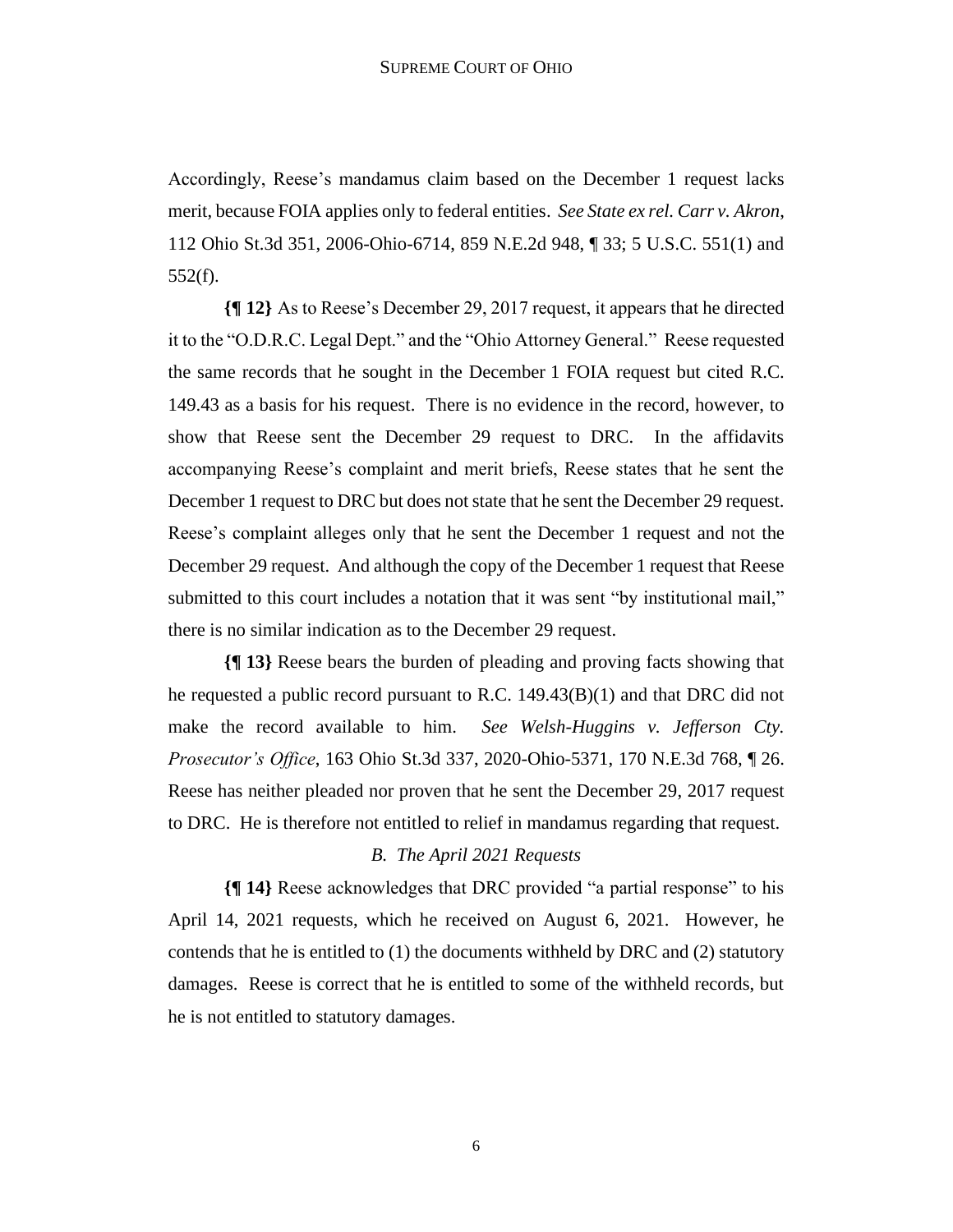## **1. Request No. 1**

**{¶ 15}** In request No. 1 of the April 14, 2021 letter, Reese sought video footage of a specified area of NEOCC "in photo clip form" for the period of 7:25 p.m. to 7:35 p.m. on December 18, 2019. DRC responded that "[s]ecurity camera footage is not maintained in this format and DRC is unable to convert thirty minutes of footage to screen frames. Please narrow the timeframe of your request."

**{¶ 16}** A public office is not required "to create a new document by searching for and compiling information from its existing records." *State ex rel. Kerner v. State Teachers Retirement Bd.*, 82 Ohio St.3d 273, 274, 695 N.E.2d 256 (1998). Here, Reese asked DRC to convert ten minutes of security video to "photo clip form." But according to DRC, video footage from the security-camera system is not maintained in that format. Reese has effectively asked DRC to create a new record out of existing video footage in a format that it does not use. The Public Records Act does not require DRC to do this.

**{¶ 17}** It is true that DRC's response asked Reese to "narrow the timeframe" of his request because DRC "is unable to convert thirty minutes of footage to screen frames." Further, it appears that DRC misread the request as asking for 30 minutes of video footage, because Reese asked for photo-clip footage of only a ten-minute period of the video. But the fact that DRC may have offered to convert a shorter period of the video to screen frames does not mean that the Public Records Act requires it to do so. The evidence before this court indicates that the security-camera footage is not maintained in the format that Reese seeks and that DRC's efforts to convert the video to that format would require DRC to create a new record. Reese is therefore not entitled to a writ of mandamus as to request No. 1 of the April 14 letter.

### **2. Request No. 2**

**{¶ 18}** In request No. 2 of the April 14, 2021 letter, Reese asked for investigative reports prepared by "the Ohio State Patrolmen" relating to an alleged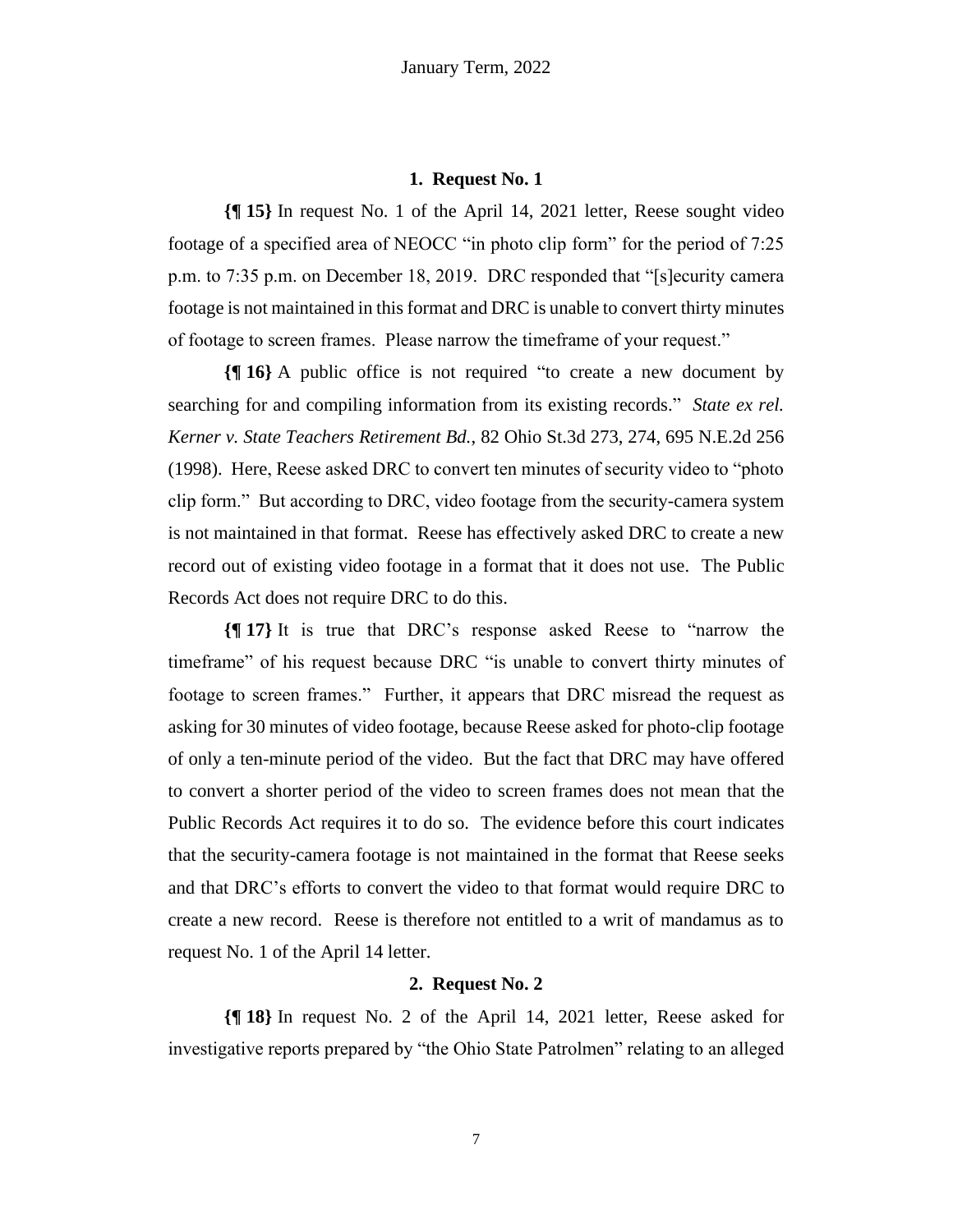assault of Reese. DRC responded that it did not have those records and that they may be in OSHP's possession.

**{¶ 19}** Reese does not dispute that OSHP, not DRC, is the entity that would possess the reports. Because he has failed to prove that the reports are in DRC's custody, he has not shown that DRC has a clear legal duty to produce them. *See State ex rel. Cordell v. Paden*, 156 Ohio St.3d 394, 2019-Ohio-1216, 128 N.E.3d 179, ¶ 10.

## **3. Request Nos. 3, 7, and 8**

**{¶ 20}** DRC withheld records responsive to Reese's requests in the April 14, 2021 letter for "R.I.B." records (request No. 3) and "pack-up slips"<sup>3</sup> from FMC and SOCF (request Nos. 7 and 8) on the basis that those records were exempt from public-records disclosure under R.C. 5120.21(F). R.C. 5120.21(F) provides: "Except as otherwise provided in division (C) of this section, records of inmates committed to [DRC] as well as records of persons under the supervision of the adult parole authority shall not be considered public records as defined in section 149.43 of the Revised Code." 4

**{¶ 21}** In support of its argument that R.C. 5120.21(F) applies to the records involved in these requests, DRC relies exclusively on this court's decision in *State ex rel. Hogan Lovells U.S., L.L.P. v. Ohio Dept. of Rehab. & Corr.*, 165 Ohio St.3d 368, 2021-Ohio-1762, 179 N.E.3d 1150 (plurality opinion). The lead opinion in *Hogan Lovells*, which was joined by only three members of this court, stated that R.C. 5120.21(F) "broadly exempted records that relate or refer to inmates," rejecting the requester's argument that the exemption applied only to inmate

<sup>3.</sup> Neither party explains what "pack-up slips" are. Reese's allegations suggest that these slips include inventories of his personal property.

<sup>4.</sup> R.C. 5120.21(C)(2) requires DRC to compile and maintain medical records for every inmate and allows an inmate's records to be inspected by the inmate's attorney or physician upon request by the inmate and his or her attorney or physician.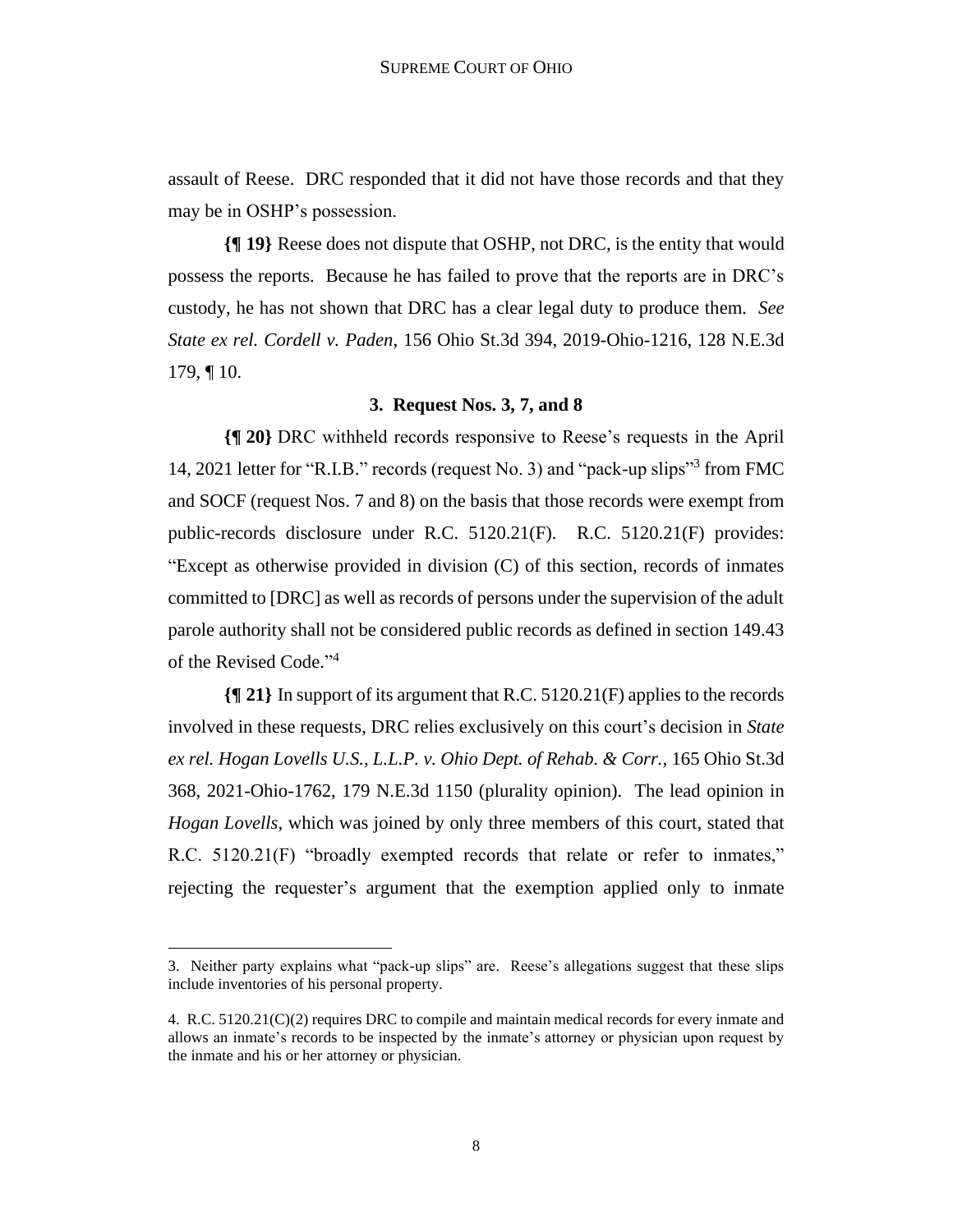records specified elsewhere in R.C. 5120.21. *Id.* at ¶ 36-39. The lead opinion therefore said that DRC properly withheld records relating to its preparation for a specific prisoner's scheduled execution, taking the position that the records were "records of inmates" under R.C. 5120.21(F). *Id.* at ¶ 8, 40, 41.

**{¶ 22}** Similarly, DRC argues in this case that the records sought in request Nos. 3, 7, and 8 contain information that specifically relates to an inmate—Reese. And DRC contends that under the lead opinion in *Hogan Lovells*, such records are exempt from disclosure under R.C. 5120.21(F). However, in *State ex rel. Mobley v. Ohio Dept. of Rehab. & Corr.*, \_\_\_ Ohio St.3d \_\_\_, 2022-Ohio-1765, \_\_\_ N.E.3d  $\Box$ , ¶ 16-22, a majority of this court declined to apply the R.C. 5120.21(F) exemption to records that are not otherwise covered by R.C. 5120.21. This court reasoned, "[I]n the context of the entire statute, the term 'records of inmates' in R.C. 5120.21(F) logically refers to the records mentioned elsewhere in R.C. 5120.21, clarifying that such records are not public records." *Id.* at ¶ 22. Thus, in *Mobley*, we held that R.C. 5120.21(F) did not exempt certain records within the "inmate master file" requested in that case because they were not records identified in R.C. 5120.21. *Id.* at ¶ 12-26. Nor were the records at issue in *Mobley* exempt from public-records disclosure under any other statute. *Id.*

**{¶ 23}** In this case, as with the records at issue in *Mobley*, DRC does not argue that the "R.I.B." documents or the pack-up slips requested by Reese are documents covered by R.C. 5120.21. Nor does DRC identify any statutory exemption that categorically excepts the documents from public-records disclosure. Therefore, consistent with our decision in *Mobley*, we conclude that Reese is entitled to a writ of mandamus ordering DRC to disclose the records requested in request Nos. 3, 7, and 8 of his April 14, 2021 public-records request.

## **4. Request No. 4**

**{¶ 24}** In request No. 4 of the April 14, 2021 letter, Reese sought investigative reports and use-of-force reports from an incident that occurred on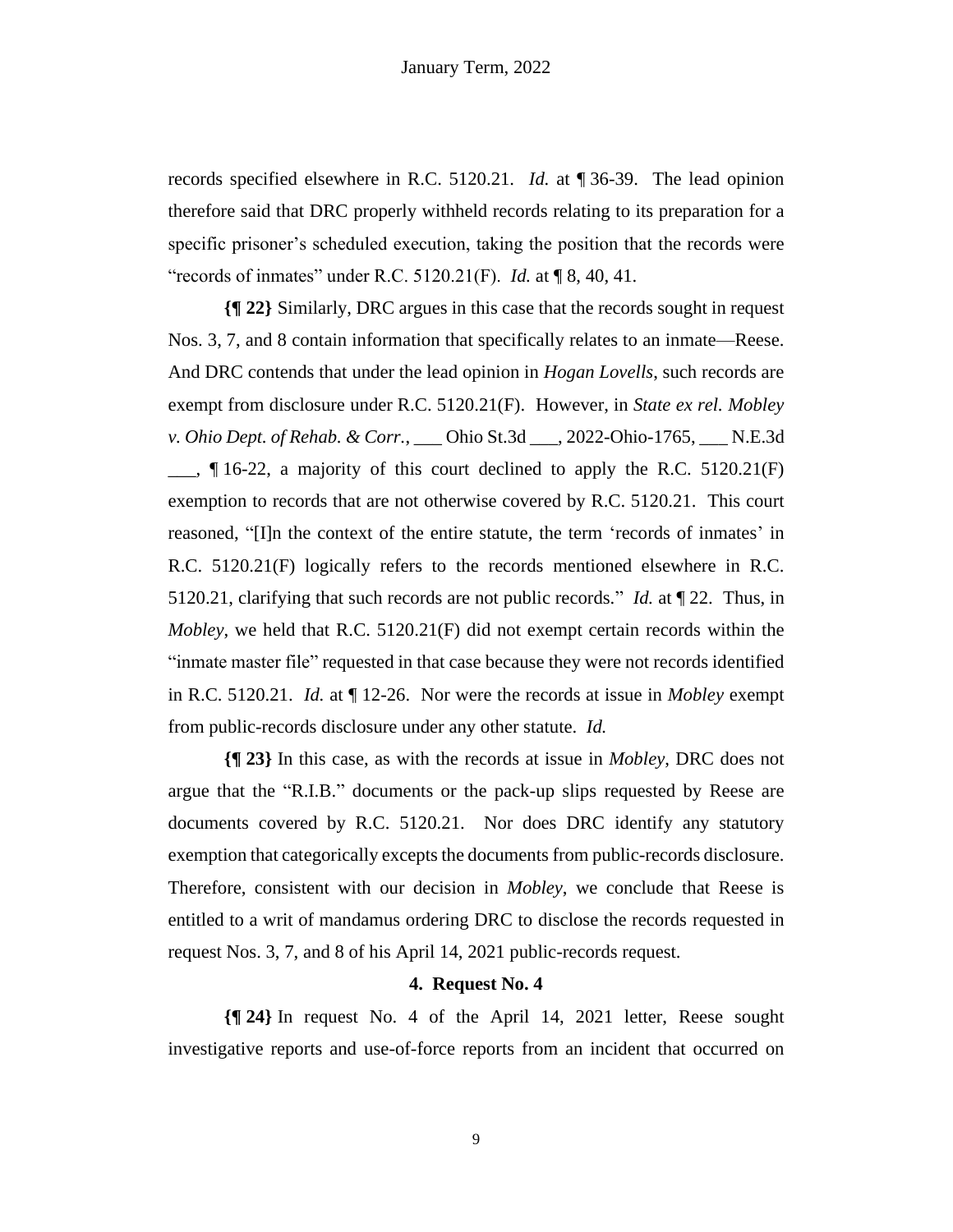December 18, 2019. On August 5, 2021, DRC wrote to Reese and informed him that its central office "does not maintain use of force reports. These records are maintained at the institution where the use of force event occurred." DRC's staff counsel also stated in the response that she was "working with NEOCC to obtain any responsive records to this request and will update this response."

**{¶ 25}** Notwithstanding DRC's indication that it was working to obtain the responsive records, the evidence indicates that DRC's central office—to whom Reese directed his request—does not maintain or possess the documents requested in request No. 4. Reese is therefore not entitled to mandamus relief as to this request. *See State ex rel. Striker v. Smith*, 129 Ohio St.3d 168, 2011-Ohio-2878, 950 N.E.2d 952, ¶ 28 (a public office does not have a clear legal duty to provide copies of records that it does not possess).

## **5. Request No. 5**

**{¶ 26}** In request No. 5 of the April 14, 2021 letter, Reese sought conduct reports concerning him written by a prison officer identified as "Madeline." DRC's evidence shows that it sent these records to Reese on August 5, 2021. Reese's mandamus claim is therefore moot as to the records identified in request No. 5. *See State ex rel. Glasgow v. Jones*, 119 Ohio St.3d 391, 2008-Ohio-4788, 894 N.E.2d 686, ¶ 27.

### **6. Request Nos. 6, 9, 10, 11, and 12**

**{¶ 27}** These requests in the April 14, 2021 letter seek medical records relating to Reese. DRC informed Reese that medical records "are not available for public release" but that Reese may review his own medical records by requesting an appointment with his institution's healthcare administrator under DRC Policy 07-ORD-11.

**{¶ 28}** R.C. 5120.21(C) allows medical records to be inspected or copied, but only as provided in that statute. Reese's requests for medical records in request Nos. 6, 9, 10, 11, and 12 do not comply with the requirements of R.C.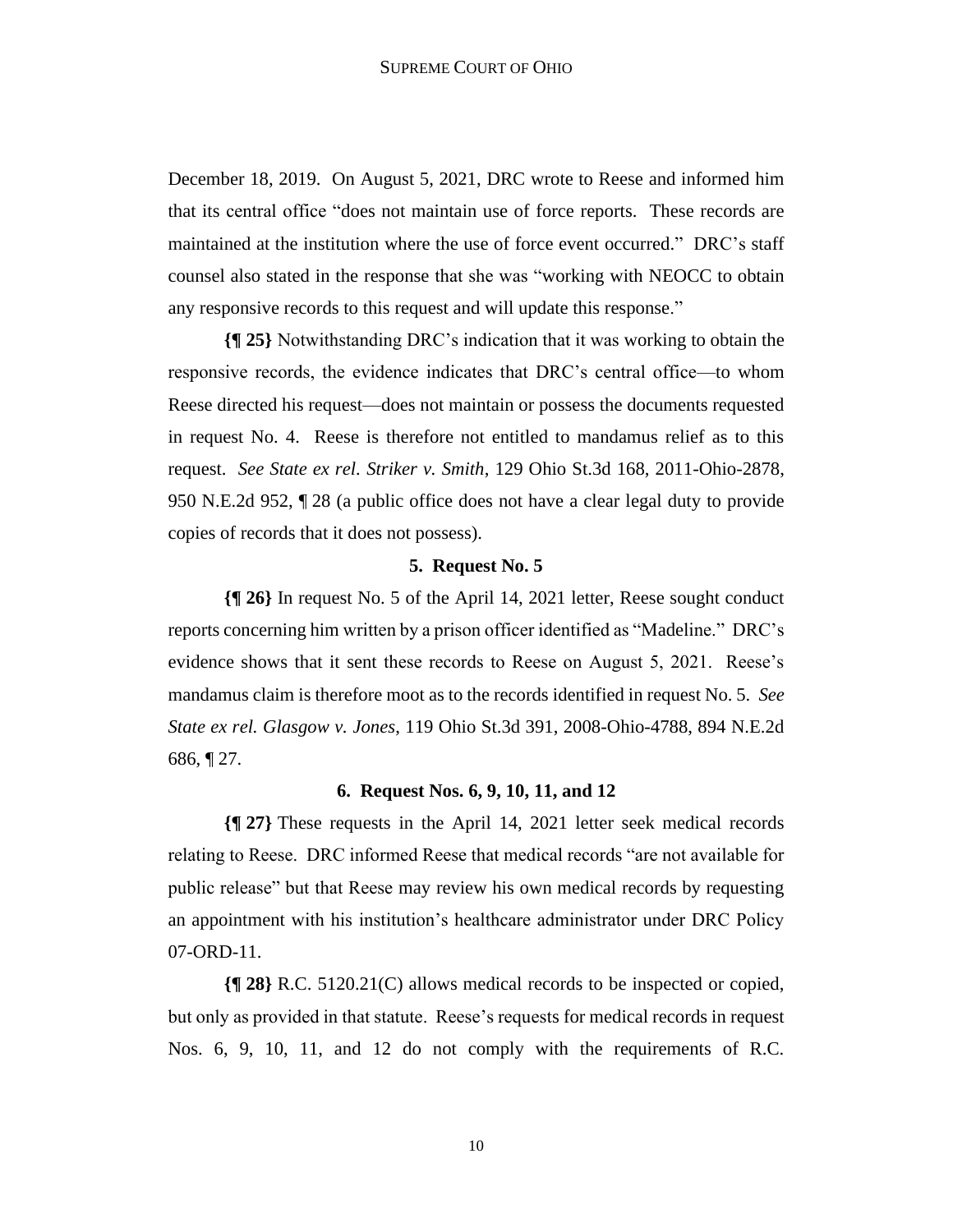$5120.21(C)(2)$ . Accordingly, Reese has not demonstrated a clear legal right to the records or a clear legal duty on DRC's part to provide them. We deny mandamus relief as to these records.

## *C. "Request to Add to Mandamus"*

**{¶ 29}** After the close of briefing in this case, Reese filed a document titled "Request to Add to Mandamus." Reese alleges that on August 10, 2021, he requested information from OSHP's "Southington Post" and the central-records department of OSHP after learning from DRC that OSHP is the appropriate records custodian from which to request the records in request No. 2 of his April 14, 2021 letter. According to Reese, OSHP has refused to provide the information he requested. He therefore asks this court to add the "[OSHP] Southington Post" and the "[OSHP] Central Records" department as respondents in this action.

**{¶ 30}** Liberally construed, Reese's "request to add to mandamus" is a motion for leave to amend his complaint to state claims against OSHP. *See State v. Schlee*, 117 Ohio St.3d 153, 2008-Ohio-545, 882 N.E.2d 431, ¶ 12 ("Courts may recast irregular motions into whatever category necessary to identify and establish the criteria by which the motion should be judged"). The general policy of Civ.R. 15(A) favors liberal amendment of pleadings. *State ex rel. Becker v. Eastlake*, 93 Ohio St.3d 502, 504, 756 N.E.2d 1228 (2001); *see also* S.Ct.Prac.R. 12.01(A)(2)(b) (the Ohio Rules of Civil Procedure, unless clearly inapplicable, supplement this court's rules of practice in original actions).

**{¶ 31}** In this case, however, even the liberal complaint-amendment policy does not support Reese's attempt to add claims against new parties. Reese's attempt to do so is procedurally defective. If this court were to treat his request as an amended complaint asserting claims against OSHP, the amended complaint would contain no affidavit specifying the details of the claims, as required by S.Ct.Prac.R. 12.02(B). By failing to comply with the affidavit requirement, the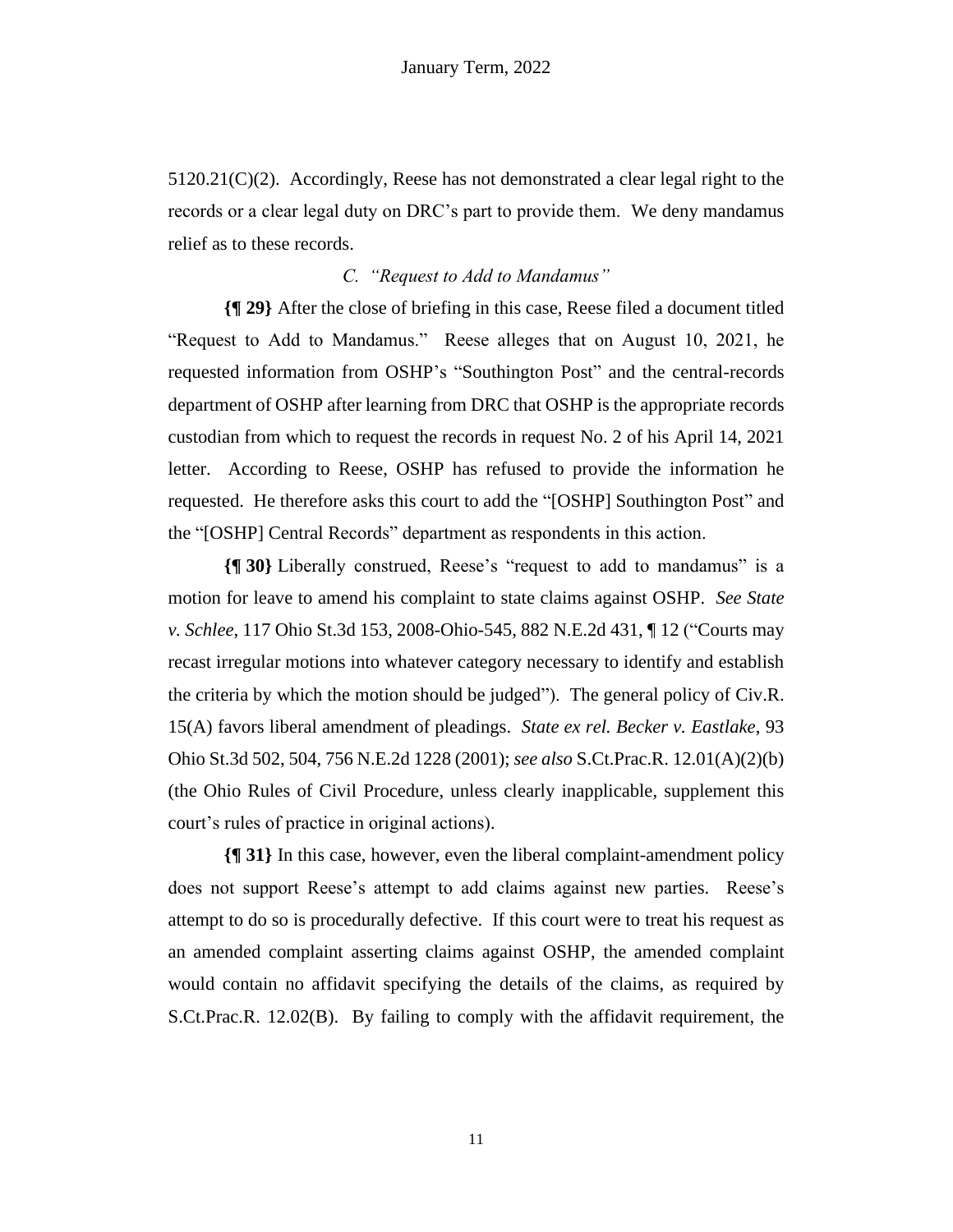amended complaint would be subject to dismissal. *See id.* We therefore deny Reese's request for leave to add the OSHP entities as respondents.

## *D. Statutory Damages*

**{¶ 32}** Reese seeks an award of statutory damages for DRC's failure to comply with the Public Records Act. R.C. 149.43(C)(2) allows a relator to recover \$100 for each business day during which the respondent failed to comply with the public-records law, beginning on the date of commencement of the public-records mandamus action, and the requester may be awarded a maximum of \$1,000. A requester may be entitled to statutory damages only if he or she "transmit[ted] a written request [for the public records] by hand delivery, electronic submission, or certified mail \* \* \* to the public office or person responsible for the requested public records." *Id.*

**{¶ 33}** Reese is not eligible to receive statutory damages. He has provided no evidence that he sent the April 14, 2021 request by one of the methods of delivery authorizing statutory damages under R.C.  $149.43(C)(2)$ . Reese vaguely asserts only that he "filed" the request. And a requester who fails to prove that delivery was accomplished by one of the methods required to authorize statutory damages under R.C.  $149.43(C)(2)$  is ineligible to receive an award of statutory damages. *State ex rel. Penland v. Ohio Dept. of Rehab. & Corr.*, 158 Ohio St.3d 15, 2019-Ohio-4130, 139 N.E.3d 862, ¶ 16.

#### **III. CONCLUSION**

**{¶ 34}** For the foregoing reasons, we grant a writ of mandamus compelling DRC to produce the records requested in request Nos. 3, 7, and 8 of Reese's April 14, 2021 public-records request. We deny Reese's request for leave to add "[OSHP] Central Records" and "[OSHP] Southington Post" as respondents. We also deny Reese's request for an award of statutory damages.

Writ granted in part